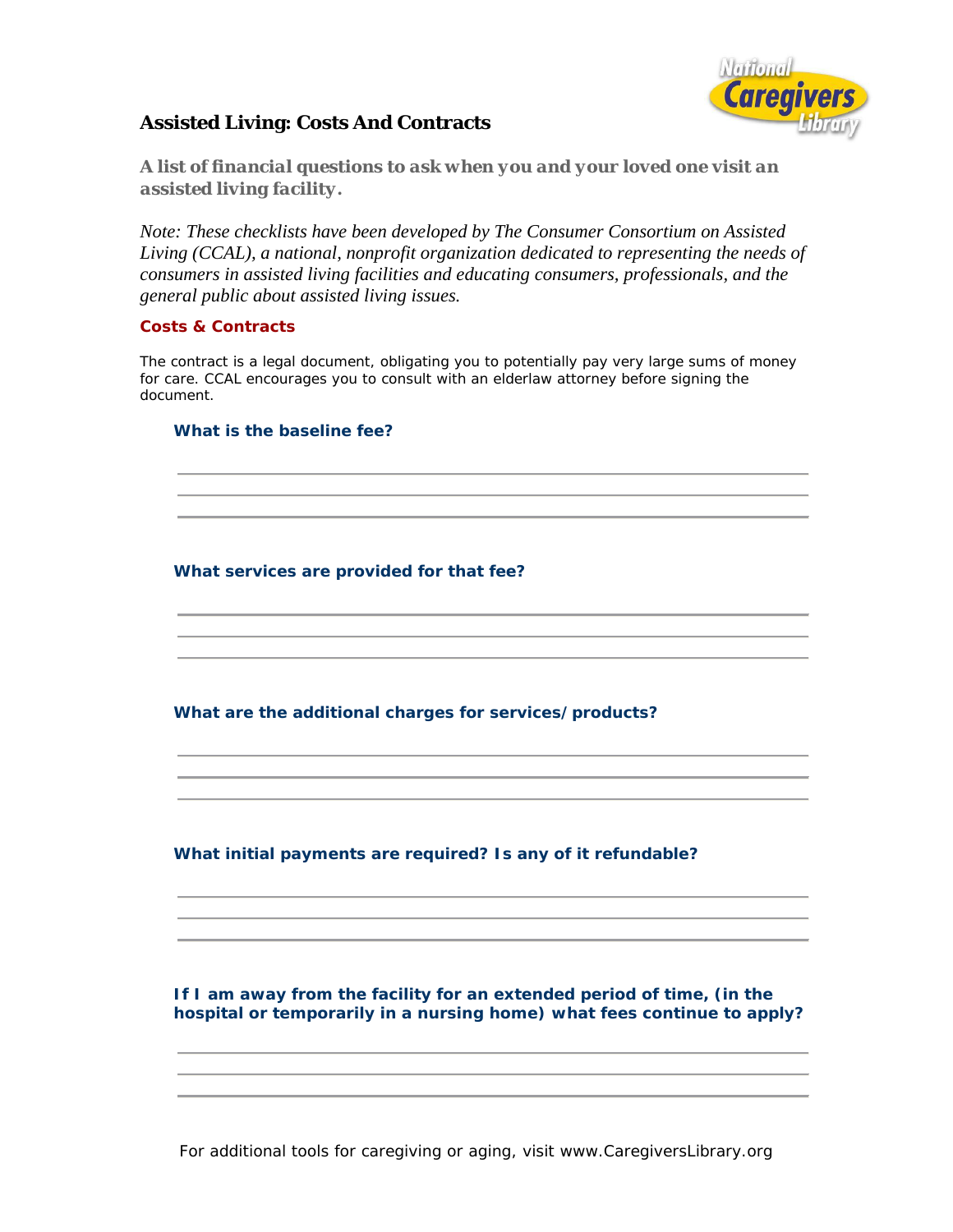**When, how often, and why can the fees be changed?** 

 **When fees are changed, who is informed? How much advanced warning is provided?** 

**What happens if funds run out? Is there any financial assistance?** 

**Is renter insurance required?** 

**What happens if there is a spill or accident that destroys property—mine or the facility's? Who is responsible for cleaning/repairing, payment or replacement?**

Examine the contract. Is the print large enough for you to read? If not ask for a copy that is. Does the contract clearly describe:

 **Monthly fees and extra charges including charges to hold a bed during an absence?** 

For additional tools for caregiving or aging, visit www.CaregiversLibrary.org